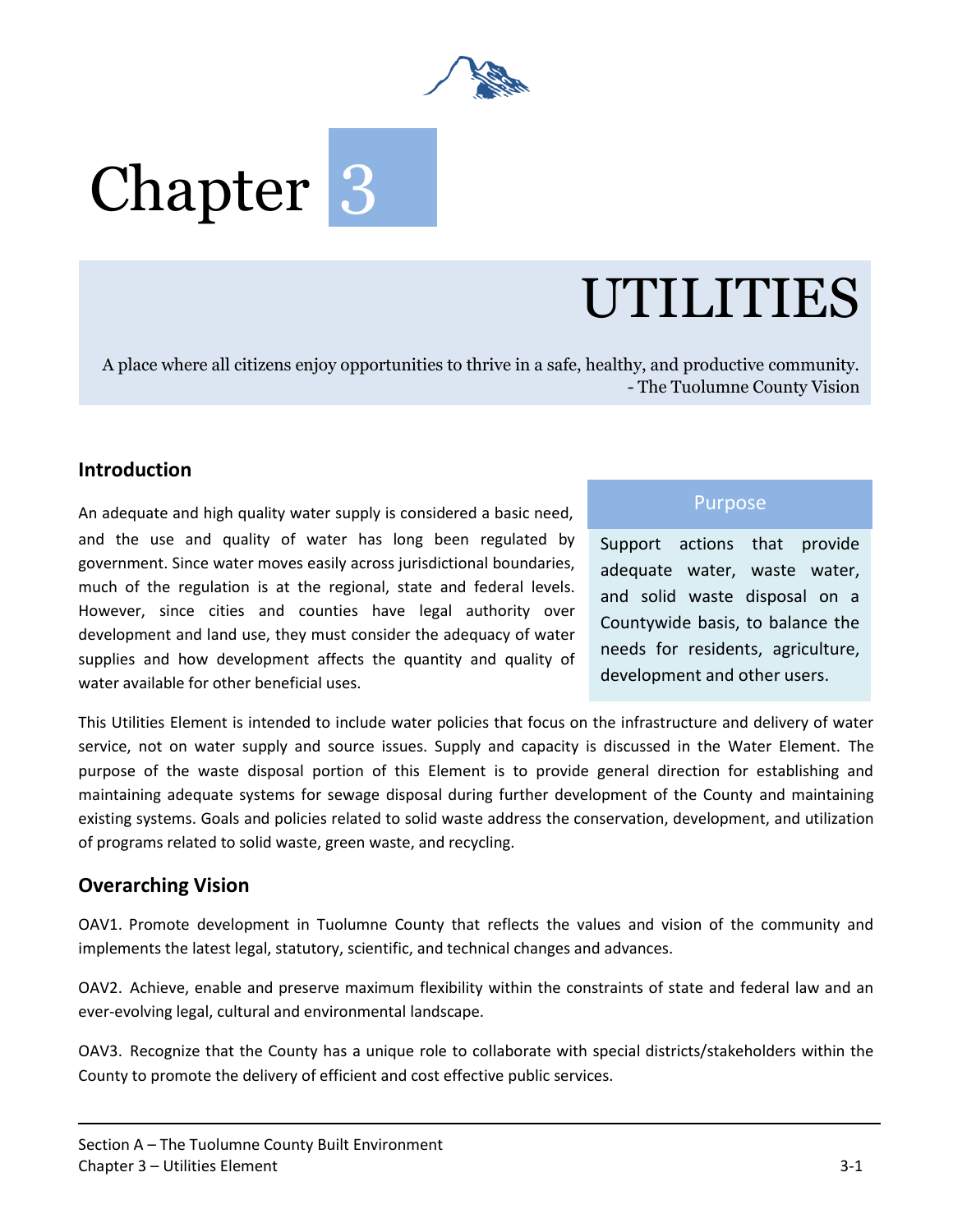

# **GOAL 3A:**

**Establish standards for water service for new development and protect the quality and quantity of existing supplies of ground and surface water.** 

## POLICIES & IMPLEMENTATION PROGRAMS

- **Policy 3.A.1:** Encourage the siting of new urban development either within or adjacent identified communities to maximize the use of existing infrastructure and encourage the logical extension of public water services infrastructure. When new urban development is proposed to be located outside but adjacent to identified communities, it should be located in proximity to existing water supply infrastructure.
- **Policy 3.A.2:** Require new commercial development to be served by public water systems, except for development in areas designated as Special Commercial on the General Plan land use diagrams.

#### **Implementation Program**

**3.A.a** - Utilize the Special Commercial (SC) General Plan land use designation on property suitable for commercial development of a neighborhood, rural or tourist-oriented nature but lacking service from a public water system. Development of a commercial nature on land designated SC is allowed with applicant permits without having service from a public water or sewer system, but only where service is not reasonably available, and the development will not significantly impact water quality and/or water supply, or unreasonably overburden County services, unless the County finds that the development's benefits outweigh these significant impacts.

- **Policy 3.A.3:** Continue to require new urban residential development with a density of one dwelling unit per two acres, or greater, and commercial development, except on land designated as Special Commercial (SC) by the General Plan land use diagrams, to be served with public water.
- **Policy 3.A.4:** Reserved
- **Policy 3.A.5:** Protect the geologic landscape for water quality and quantity and the functionality of the geology for water recharge from new development.
- **Policy 3.A.6:** Require new commercial development in areas designated as Neighborhood Commercial, General Commercial or Heavy Commercial on the General Plan land use diagrams and urban residential development (densities greater than one dwelling unit per two acres) to be served by a public water distribution system. Prior to approval of any discretionary entitlement for such development, a public water distribution system must have indicated that service is available and it has a reliable source of water to serve their existing and future customer's foreseeable needs. Prior to occupancy of the development, the service must be in place.

# **GOAL 3B:**

**Plan new development and water supply infrastructure in a cooperative fashion.** 

## POLICIES & IMPLEMENTATION PROGRAMS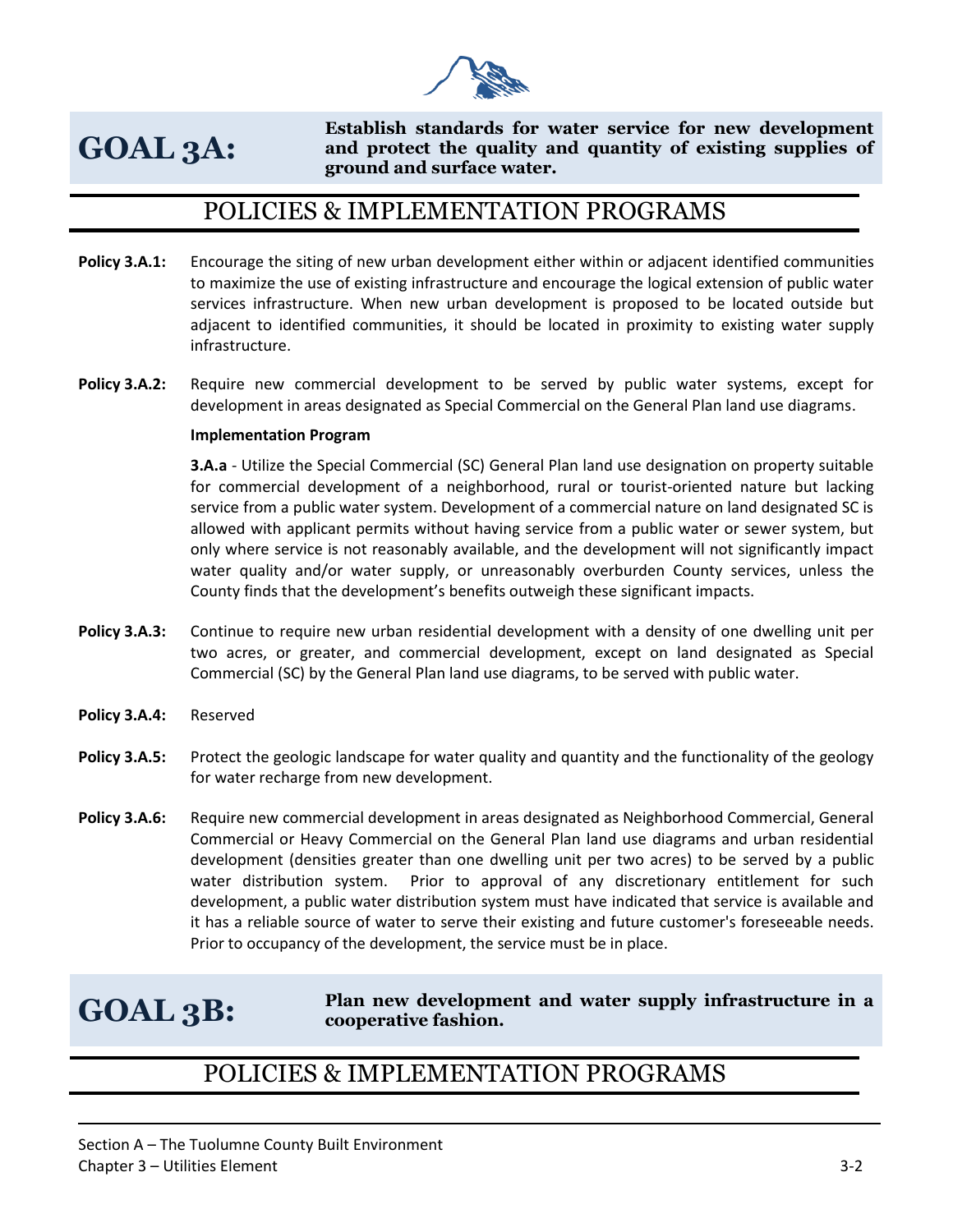

- **Policy 3.B.1** Require that development is consistent with the applicable water purveyor standards and specifications, including as applicable, the proper design and sizing of water distribution lines, storage tanks, and other aspects of the water infrastructure system both on and off the site of development.
- **Policy 3.B.2** Consider whether the water system proposed to serve a new development has a reliable source of water, sized to serve their existing and future customer's' foreseeable demands. Projects shall only be approved where the water supply system has reliable sources of water capable of meeting present and future demands.

#### **Implementation Programs**

**3.B.a** - Continue to require new urban development needing discretionary entitlements to secure a letter from the jurisdictional public water agency stating that the proposed project can be served by that agency and that there is an available water supply.

**3.B.b** - Encourage new industrial development to locate in areas which have the capability of being served by a public water system, or a private system when it can be reasonably demonstrated that the development will not cause an adverse public health problem by maintain zoning code standards for the provision of public water for industrial zoning districts and requiring review by the Environmental Health Division when exceptions are requested.

**3.B.c** - New development shall not be approved that is proposed to be served by a public water purveyance system that does not include the project area within the defined geographic limits of service unless the public water purveyance system is in the process of or agrees to pursue action to include the project area within the purveyor's limits of service.

**Policy 3.B.3** Encourage the logical extension of public water services infrastructure during review of new land development projects to provide a reliable and adequate distribution system to meet the future needs of the water purveyor.

#### **GOAL 3C: Encourage consolidation of existing small water systems and discourage the creation of new ones.**

## POLICIES & IMPLEMENTATION PROGRAMS

**Policy 3.C.1:** Support the consolidation of water purveyors in the County to facilitate improvements to the infrastructure and consistency of water quality of the systems.

#### **Implementation Program**

**3.C.a** - Establish and update a database of all the service areas of the water supply systems in the County to assist with land use planning. Support the master planning of water purveyance systems that define the geographic limits of their service areas.

**Policy 3.C.2:** Consider the undesirability of proliferation of small water systems, as defined in the California Health and Safety Code, during the development review process.

#### **Implementation Program**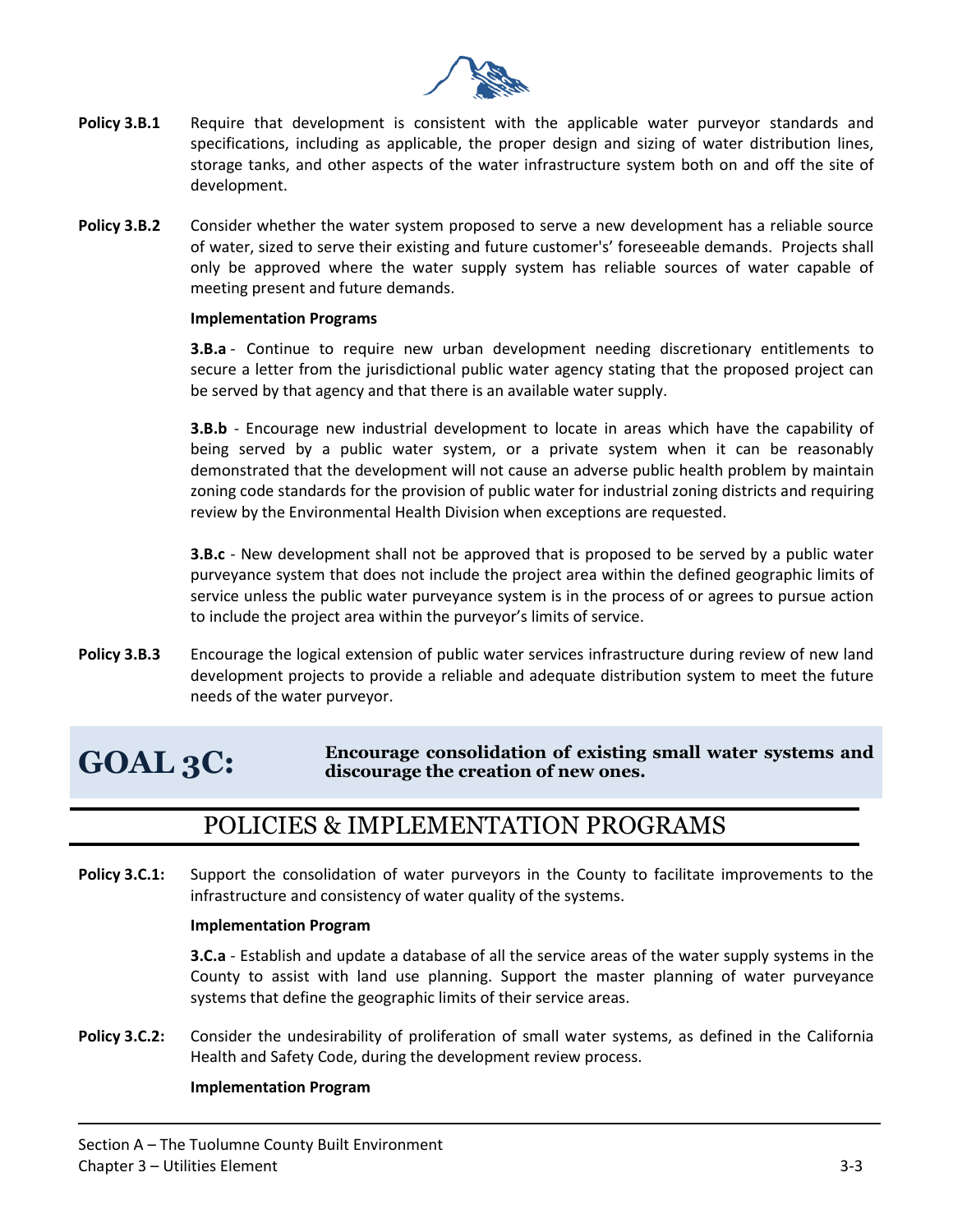

**3.C.b** - Assist and support actions by larger water purveyors and special districts to incorporate and maintain existing smaller systems and isolated privately or mutually-owned water supply systems.

**Policy 3.C.3:** Discourage additional water purveyors in the County, particularly stemming from new development.

#### **Implementation Program**

**3.C.c** - Require residential development projects that are proposed to be served by a public water system to be served by an existing water purveyor that is either a district, or water company that is privately-owned, or a mutually-owned system. The new or expanded water service from a privately-owned or mutual water company must be geographically contiguous with the existing system and have a direct infrastructure link between the existing and new system. This requirement is not intended to apply to isolated commercial or industrial developments which are served by water systems which are transient-noncommunity or nontransient-noncommunity water systems.

**Policy 3.C.4:** Discourage creating new discontiguous water systems operated by existing water purveyors.

#### **Implementation Program**

**3.C.d** - Require amendments to the General Plan land use diagrams to add new areas designated for urban residential or commercial development, with the exception of new areas designated for Special Commercial (SC), be approved only with assurance that the area can be served by public water from either an existing district, or from an existing privately-owned or mutually-owned water company. The public water service from an existing privately-owned or mutually-owned water company is only acceptable if it would not create discontiguous service systems. Discontiguous service systems are those operated by the same company but are geographically separated and not related by a shared infrastructure.

# **GOAL 3D:**

**Promote the logical extension or expansion of sewer system infrastructure as development occurs in areas where the expansion of public sewer systems is feasible.** 

### POLICIES & IMPLEMENTATION PROGRAMS

- **Policy 3.D.1:** Encourage the installation of public sewage systems in existing communities that are experiencing repeated septic system failures.
- **Policy 3.D.2:** Encourage new urban development to be served by public sewer systems.

#### **Implementation Program**

**3.D.a** - Require the logical extension of sewer lines and infrastructure to areas of existing development where there are known limitations or problems associated with on-site underground sewage disposal.

**Policy 3.D.3:** Assist and cooperate in master planning sewer facilities and encourage the extension of additional public services through the installation of appropriately sized utility collection system piping and other on-site and off-site improvements on new developments.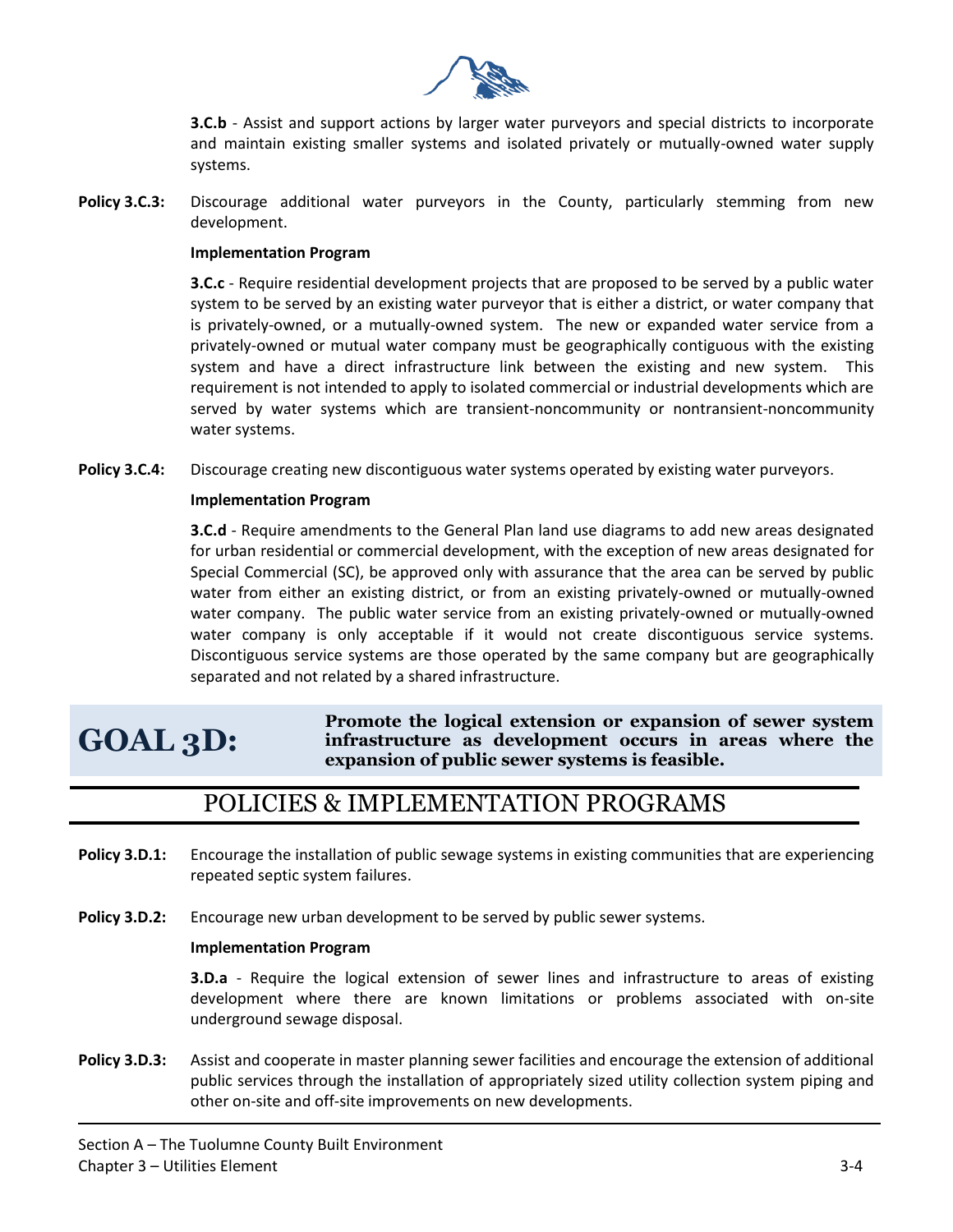

#### **Implementation Programs**

**3.D.b** - Provide land use data from the General Plan, proposals being considered for updating the land use diagrams of the General Plan, and other relevant maps and data to districts who provide sewage disposal to be used in preparing their master plans. Data and maps showing areas noted as being hazardous for underground disposal or areas of known leach field failures, as well as relevant land use data, shall be shared.

**3.D.c** - Review and consider land use implications of sewer master plans prepared by any of the sewer districts in the County.

**3.D.d** - Provide descriptions of proposed land development projects that may require sewer service or in some way affect the ability of the sewer purveyor to provide service, to all affected utility districts or public sewer systems and consider comments in the evaluation process.

# **GOAL 3E:**

**Maintain a healthy environment for the citizenry by setting standards for the types and methods of sewage disposal to be used by new development.** 

## POLICIES & IMPLEMENTATION PROGRAMS

**Policy 3.E.1:** Maintain standards for residential development that sets a minimum lot size that can be created without service by a public sewer system.

#### **Implementation Program**

**3.E.a** - Continue to require new urban residential development with a density of three dwelling units per acre, or greater, and commercial development, except that on land designated Special Commercial (SC) by the General Plan land use diagrams, to connect to public sewer.

- **Policy 3.E.2:** Require that proposed development in areas of known or suspected geological limitations to underground sewage disposal either be served by a public sewer system, or successfully demonstrate that on-site underground sewage disposal can be accomplished with no lessening of quality to ground or surface waters.
- **Policy 3.E.3:** Encourage new industrial and commercial development in areas where a public sewer system is available, or require evidence that there is a capability of functioning on a private system without any adverse public health impact.
- **Policy 3.E.4:** Require development to connect to a public sewer system if it is reasonably available.

#### **Implementation Programs**

**3.E.b** - Encourage the siting of urban development either within or adjacent to identified communities to maximize the use of existing infrastructure and reduce the need for expansion of the public sewer system. Where urban development is proposed to be located outside of identified communities, it should be preferentially located in proximity to existing public sewer infrastructure.

**3.E.c** - Consider whether areas proposed for designation as Neighborhood Commercial, General Commercial, Heavy Commercial, Business Park, Mixed Use, Light Industrial or Heavy Industrial on the General Plan land use diagrams can be served by a public sewer system. If public sewer service is available, the public sewer system shall be used for commercial or industrial